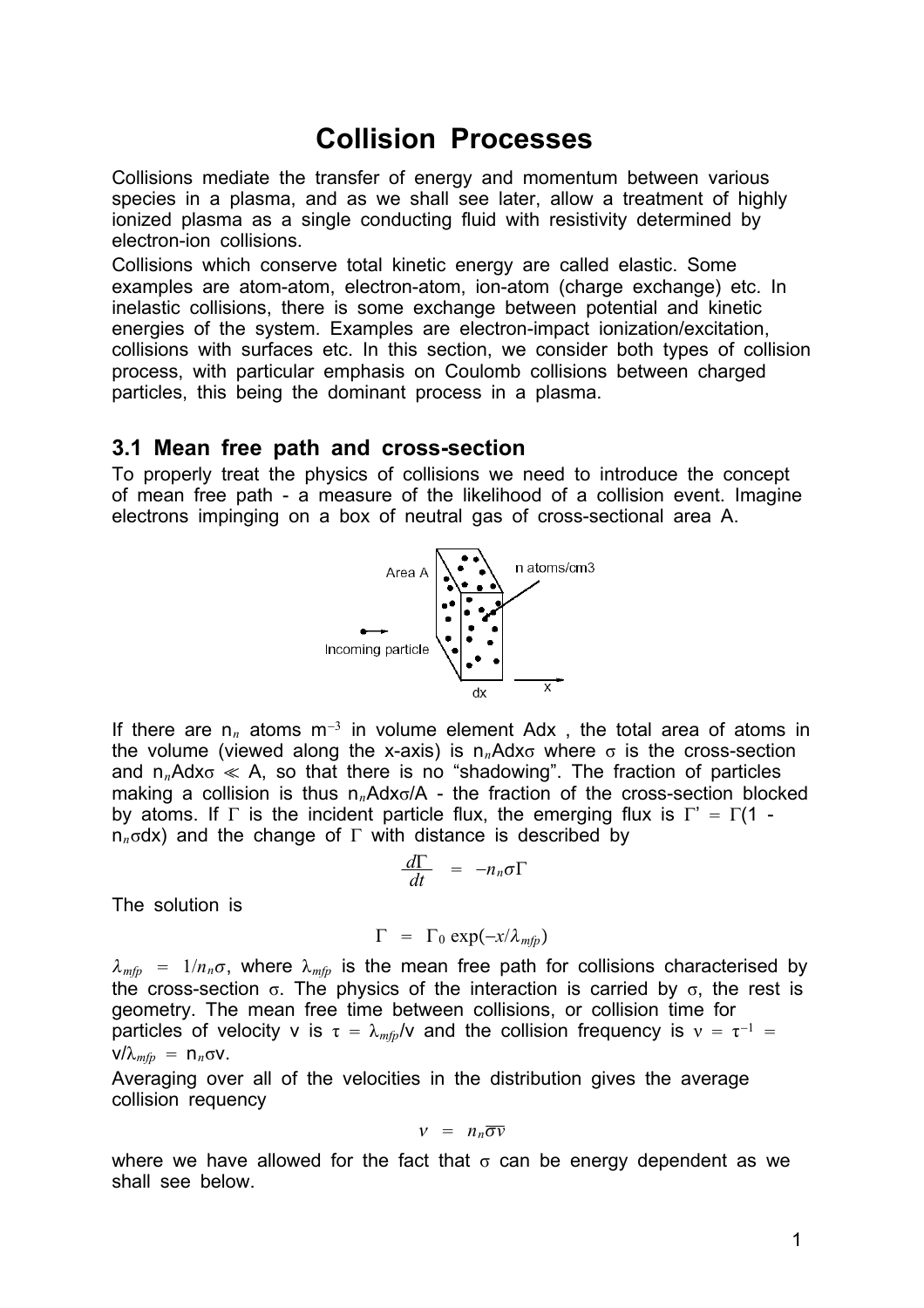## **3.2 Coulomb collisions**

Coulomb collisions between free particles in a plasma is an elastic process. Let us consider the Coulomb force between two test charges q and Q:

$$
F = \frac{qQ}{4\pi\epsilon_0 r^2} = \frac{C}{r^2}
$$

This is a long range force and the cross-section for interaction of isolated charges is infinity! It is quite different from elastic "hard-sphere" encounters such as that which can occur between electrons and neutrals for example. In a plasma, however, the Debye shielding limits the range of the force so that an effective cross-section can be found. Nevertheless, because of the nature of the force, the most frequent Coulomb deflections result in only a small deviation of the particle path before it encounters another free charge. To produce an effective  $90^{\circ}$  scattering of the particle (and hence momentum transfer) requires an accumulation of many such glancing collisions. The collision cross-section is then calculated by the statistical analysis of many such small-angle encounters.



Consider the Coulomb force on an electron as it follows the unperturbed path shown in the picture, only the perpendicular component matters because the parallel compoent of the force reverses direction after q passes  $Q$ . Thus  $F \perp/F$  $= b/r$  or

$$
F_{\perp} = \frac{Cb}{r^3} = \frac{Cb}{(x^2 + b^2)^{3/2}}
$$

where b is the impact parameter for the interaction. Since x (the parallel coordinate) changes with time, we integrate along the path to obtain the net perpendicular impulse delivered to q

$$
\delta(mv_{\perp}) = \int_{-\infty}^{\infty} F_{\perp} dt = Cb \int_{-\infty}^{\infty} \frac{dx}{(x^2 + b^2)^{3/2}} \frac{dt}{dx}
$$

Now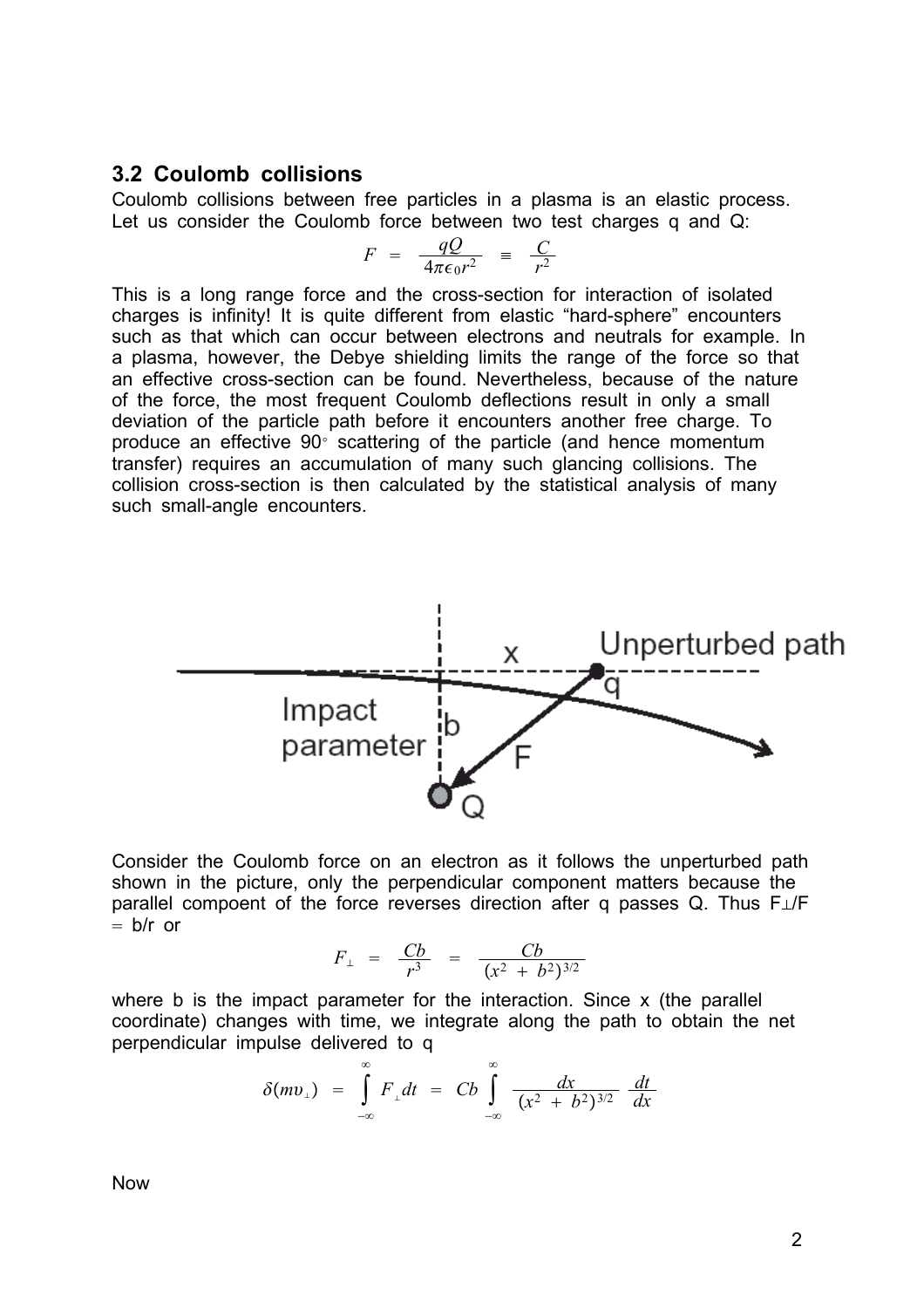$$
\int \frac{dx}{(x^2 + b^2)^{3/2}} = \frac{x}{b^2(x^2 + b^2)^{1/2}}
$$

$$
\Rightarrow -1/b^2, x \to -\infty
$$

$$
\Rightarrow 1/b^2, x \to \infty
$$

so that

$$
\delta v_{\perp} = \frac{2C}{m\nu b}
$$

We consider a statistical average over a random distribution of such small angle collisions. For a random walk with step length  $\delta s$ , the total displacement after N steps is  $\Delta s = \sqrt{N} \, \delta s$  (i.e.  $(\Delta s)^2 = \sum (\delta s)^2$ ) where N is the number of steps. The total change in velocity is thus

$$
(\Delta v_{\perp})^2 = N(\delta v_{\perp})^2
$$

Now integrate over the range of impact parameters b to estimate the number of glancing collisions in time t. Small angle colisions are much less likely because of the geometrical effect

$$
N(b) = n(2\pi bdb)vt
$$

We combine the three equations above and integrate over impact parameter:

$$
(\Delta v_{\perp})^2 = \frac{8\pi n C^2 t}{m^2 v} \int_{b \text{ min}}^{b \text{ max}} \frac{db}{b}
$$

b*min* is the closest approach that satisfies the small deflection hypothesis. We obtain this be setting  $\delta v \perp = v$ 

$$
b_{\min} = \frac{2C}{mv^2} = \frac{2qQ}{4\pi\epsilon_0mv^2}
$$

Outside  $\lambda_D$  the charge Q is not felt. We thus take  $b_{max} = \lambda_D$  and

$$
\int_{b \min}^{b \max} \frac{db}{b} = \ln(\frac{\lambda_D}{b_{\min}}) = \ln \Lambda
$$

 $In \Lambda$  is called the Coulomb logarithm and is a slowly varying function of electron density and temperature. For fusion plasma  $\ln \Lambda \sim 6$  - 16. One usually sets  $\ln \Lambda = 10$  in quantitative estimations.

We are finally in a position to find the elapsed time necessary for a net  $90^{\circ}$ deflection i.e.  $(\Delta v_{\perp})$ 2 =  $v^2$ .

$$
(\Delta v_{\perp})^2 = v^2 = \frac{8\pi nC^2t}{m^2v} \ln \Lambda
$$

and

$$
v_{90} = 1/t = \frac{8\pi nq^2Q^2 \ln \Lambda}{16\pi^2\epsilon_0^2m^2v^3}
$$

For electron-ion encounters,  $q = -e$  and  $Q = Ze$  so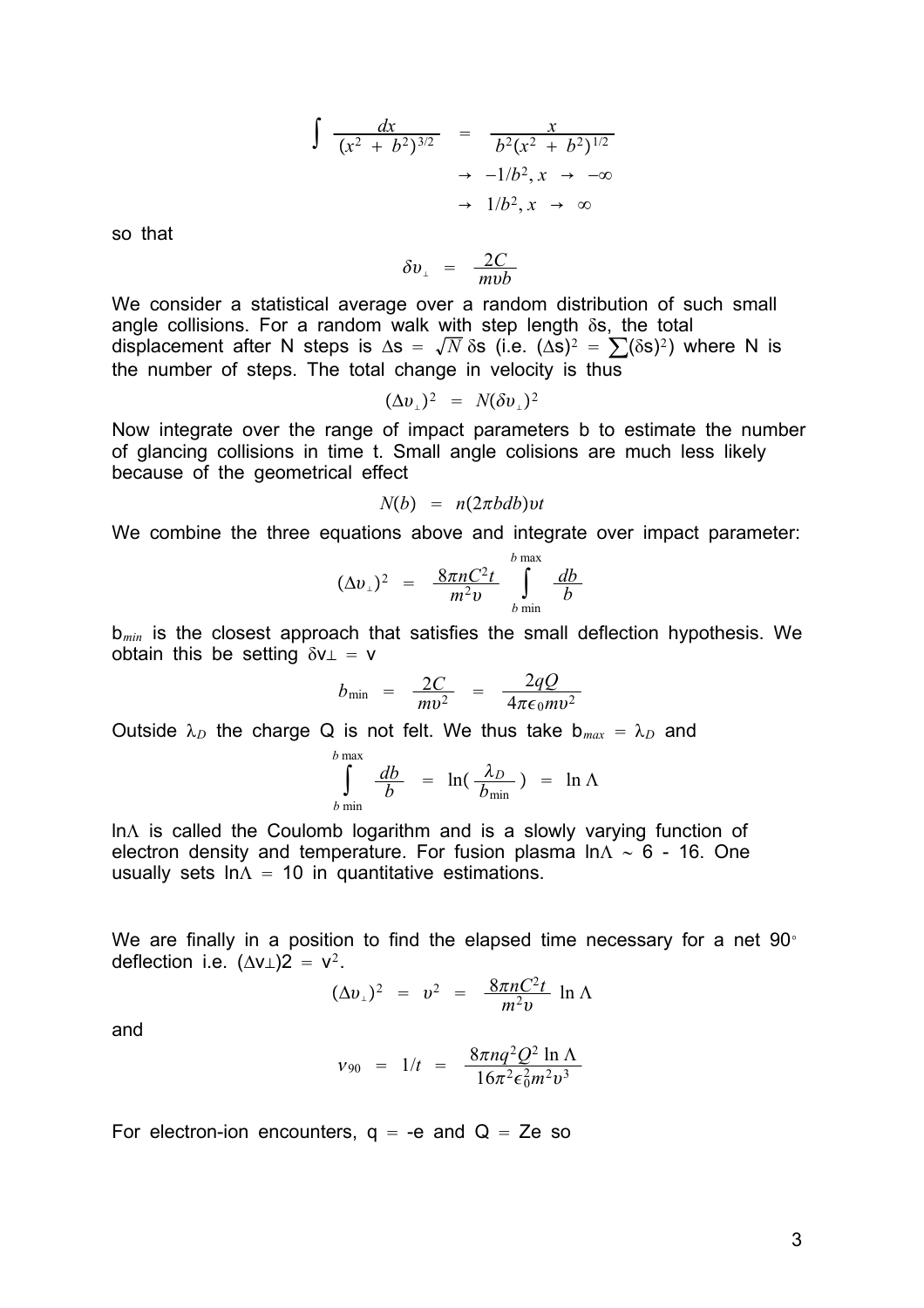$$
v_{90ei} \equiv v_{ei} = \frac{n_i Z^2 e^4 \ln \Lambda}{2\pi^2 \epsilon_0^2 m^2 v^3}
$$

and  $v_{ei} = n_i \sigma_{ei} v$  implies that

$$
\sigma_{ei} = \frac{Z^2 e^4 \ln \Lambda}{2\pi^2 \epsilon_0^2 m^2 v^4}
$$

Let's review this derivation

- Perpendicular impulse  $\sim 1/vb$
- Angular deflection  $\Delta\theta \sim \delta v/\sqrt{v} \sim 1/v^2$
- Random walk to scatter one radian  $(\Delta v/v = 1) \sim 1/(\Delta \theta)^2 \rightarrow \sigma \sim 1/v^4$
- Integrate over  $b \rightarrow \ln \Lambda$ .

The dependence  $\sigma \sim 1/v^4$ has very important ramifications. A high temperature plasma is essentially collisionless. This means that plasma resistance decreases as temperature increases. In some circumstances populations of particles can be continually accelerated, losing energy only through synchrotron radiation (for example runaway electrons in a tokamak).

## **3.3 Energy transfer in electron-ion collisions**

A pervading theme in plasma physics is  $m_e \ll m_i$ . This has consequences for collisions between the species in that we expect very little energy transfer between the species. To illustrate this, consider such a collision in the centre-of-mass frame (a direct hit).



Collison between ion and electron in

centre of mass frame.

$$
mv_0 + MV_0 = 0 = mv + MV
$$
momentum  

$$
mv_0^2 + MV_0^2 = mv^2 + MV^2
$$
energy

eliminate  $V$ ,  $V_0$ :

$$
mv_0^2(1 + \frac{m}{M}) = mv^2(1 + \frac{m}{M})
$$